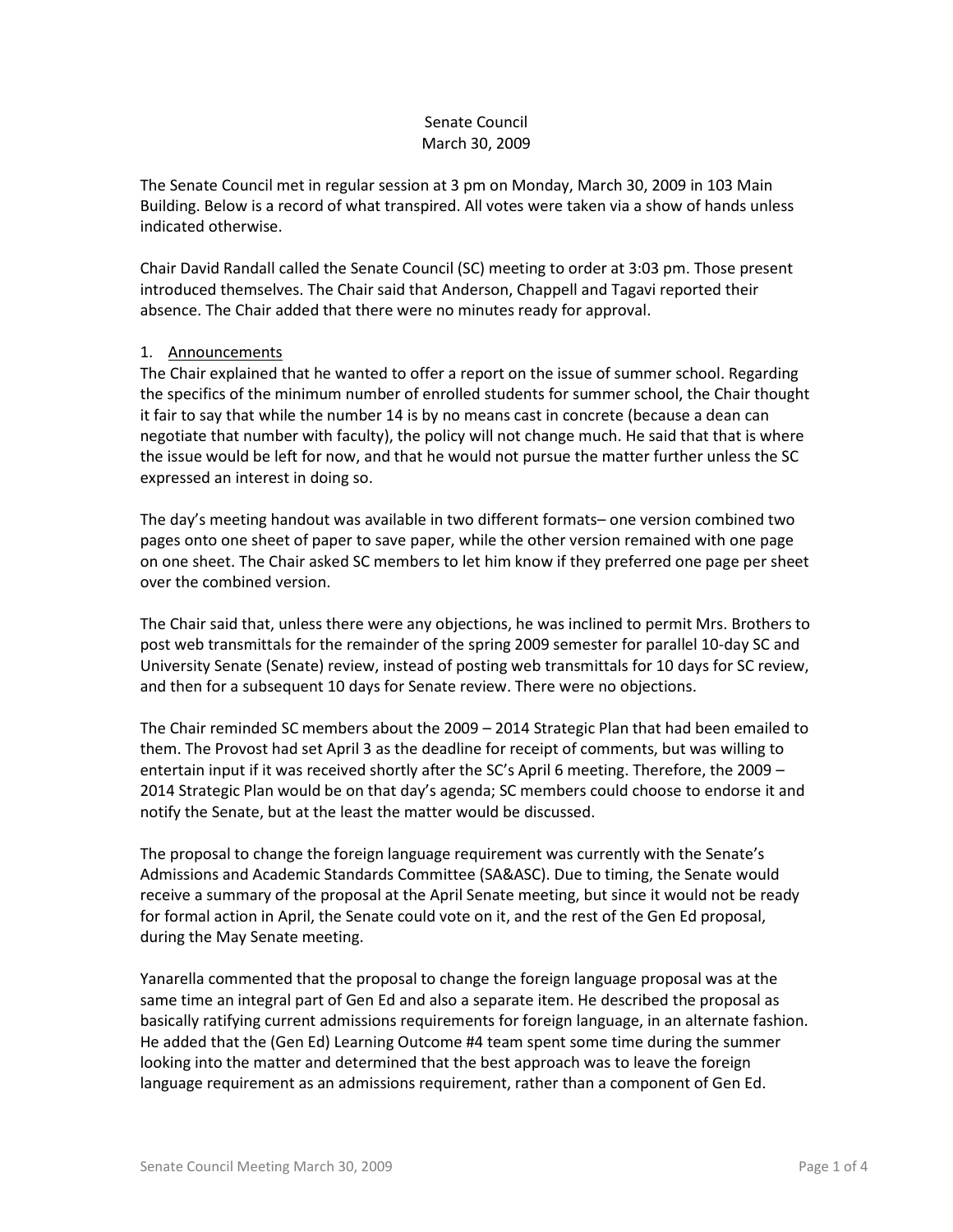Provost's Liaison Greissman explained that Kentucky's state government authorized testing of students in high school to ascertain a level of competency, so it would be problematic for UK to continue to test students upon entrance to UK when some students may have taken foreign language courses years previously, in ninth or tenth grade.

Jensen said that the issue of foreign language had moved to secondary schools, and noted that if the foreign language requirement were added to Gen Ed, it would violate the Senate-approved mandate for a 30-credit-hour Gen Ed curriculum.

Finally, the Chair noted that there was a need for additional names to be put forward for the Biological Sciences Area Advisory Committee. SC members discussed possible individuals and decided upon a few persons whose names were to be forwarded to the Provost's office.

## 2. [Proposed New University Scholars Program: BS Mining Engineering and MS Mining](http://www.uky.edu/USC/New/files/MS%20Mining%20Engr%20&%20BS%20Mining%20Engr%20-%20New%20USP_Complete.pdf)  [Engineering](http://www.uky.edu/USC/New/files/MS%20Mining%20Engr%20&%20BS%20Mining%20Engr%20-%20New%20USP_Complete.pdf)

The Chair invited College of Engineering's Associate Dean for Administration and Academic Affairs Rick Sweigard to explain the proposal, which he did.

Jensen **moved** to approve the proposal for a new University Scholars Program of a BS in Mining Engineering and an MS in Mining Engineering and send it to the Senate with a positive recommendation, effective immediately. Aken **seconded**. Wood **offered a friendly amendment**  to make it effective summer 2009, since it was too late in the semester to make changes, and both Jensen and Aken **agreed**.

There being no further discussion, a **vote** was taken on the **motion** to approve the proposal for a new University Scholars Program of a BS in Mining Engineering and an MS in Mining Engineering and send it to the Senate with a positive recommendation, effective summer 2009. The motion **passed** with none opposed.

# 3. [Proposed Prefix Changes for College of Pharmacy Courses](http://www.uky.edu/USC/New/files/PHR%20to%20PS%20&%20PPS%20Courses.pdf)

The Chair explained that the courses came forward as a minor change, but there was some hesitancy involved in changing course prefixes as a minor course change. Thus, he said the proposed changes were being presented to the SC for review.

After brief discussion, Steiner **moved** to approve the course change proposals included in the Pharmacy omnibus prefix proposal. Swanson **seconded**. There being no further discussion, a **vote** was taken and the motion **passed** with none opposed.

#### 4. [New Department: Gender and Women's Studies](http://www.uky.edu/USC/New/files/GWS%20Dept%20Proposal%20&%20Response_Complete1.pdf)

The Chair invited Professor Susan Bordo and College of Arts and Sciences Dean Phil Harling to explain the proposal, which they did. SC members posed a variety of questions, all of which were satisfactorily answered by Guest Bordo and Guest Harling.

Wood **moved** to endorse the creation of a new Department of Gender and Women's Studies, effective July 1, 2009, and send the recommendation to the Senate with a positive recommendation. Yanarella **seconded**. A **vote** was taken and the motion **passed** with none opposed.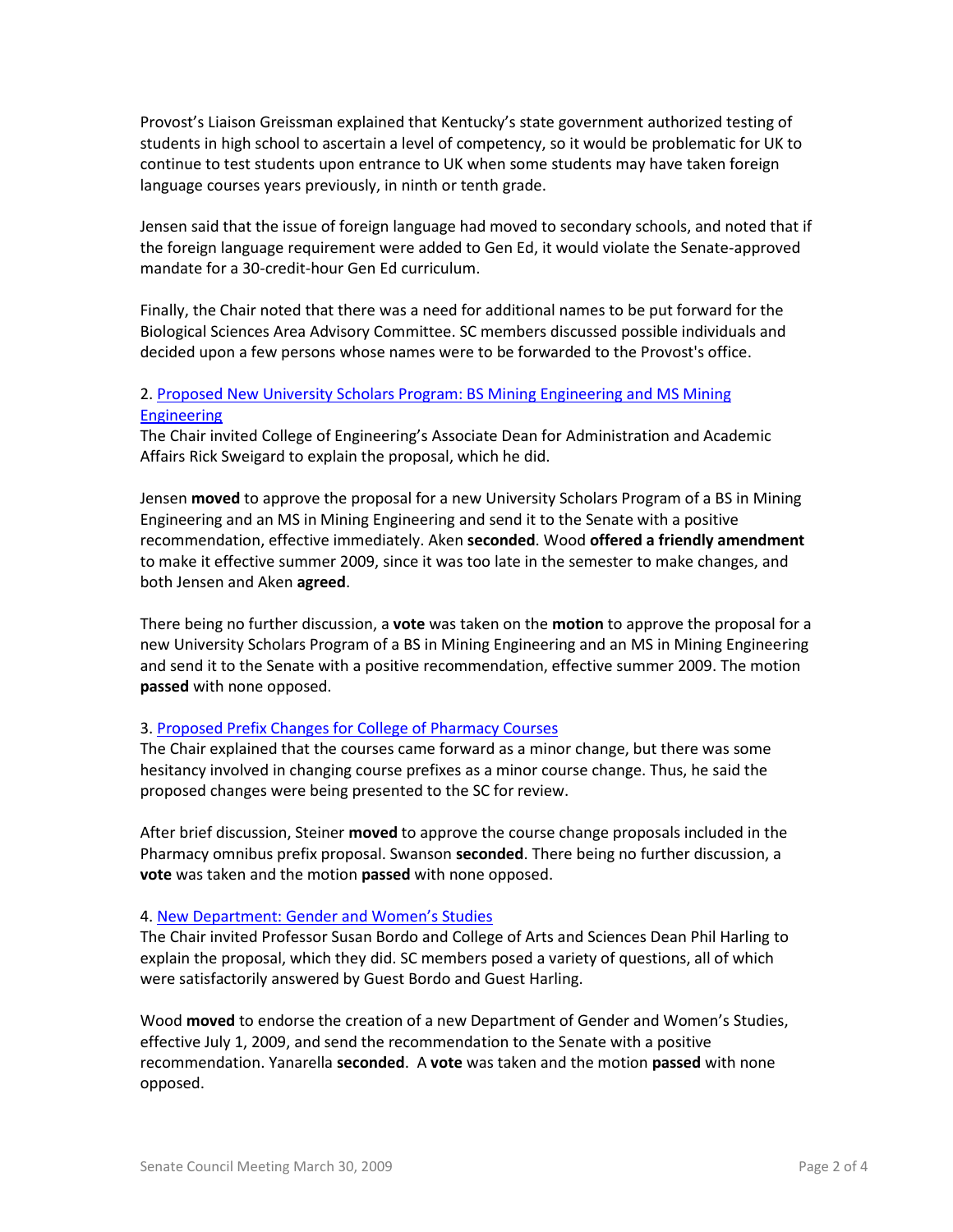## 5. KCTCS March 2009 Candidates for Credentials

Yanarella **moved** to approve the March 2009 Candidates for Credentials and Jensen **seconded**. There was no discussion so a **vote** was taken and the motion **passed** with none opposed.

### 6. Discussion on Status of SGA Proposal Regarding Dead Week

There was brief discussion of the SGA's proposal regarding Dead Week. It was confirmed that the proposal would go to the Senate in April for a vote.

### 7. Changes to *[Governing Regulations VII](http://www.uky.edu/USC/New/files/GR%20VII%20-%20consulted%20faculty%20(version%203-30-09).pdf)*

Provost's Liaison Greissman [explained](http://www.uky.edu/USC/New/files/revision%20of%20GR%20VII-B-5%20(consulted%20faculty).pdf) that the proposed changes to *Governing Regulations VII*  (*GR VII*) were a confluence of a couple of activities. The first activity was that of the ad hoc *Administrative Regulations* (*AR*) group and their modifications to *AR II-1.0-1* and the need to codify those principles in the *GR* (striking requirement that the dean of the Graduate School must write letters for tenure and promotion dossiers, changing the section in the *AR* that refers to written evidence of excellence from "may" to "shall," and making consultation with the faculty mandatory).

Secondly, the change to *GR VII* was also based on the establishment in the *AR* of the minimum consultation required to adhere to "faculty consultation." The issue pertained to two forms of documentation of consultation – either individual letters from faculty (as is currently the case) or (or in addition to) a vote by the faculty, with the allowance of a minority opinion.

SC members engaged Greissman in a lengthy discussion about the details of the proposal, all of which were satisfactorily answered. Greissman made a final comment that Provost desired to have the endorsement of the SC before the proposal was submitted to the Boards of Trustees.

Wood **moved** to endorse the proposed changes to *Governing Regulations VII*. Piascik **seconded**. There being no further discussion, a **vote** was taken and the motion **passed** with none opposed. Greissman thanked Davy Jones for his substantial effort in the revision process.

# 8. [Proposed Suspension of Minor in Merchandising, Apparel and Textiles](http://www.uky.edu/USC/New/files/MAT%20Minor%20-%20Suspend%20Program_Complete.pdf)

The Chair invited Professor Vanessa Jackson to explain the proposal, which she did. Afterwards, she answered a few questions from SC members.

Aken **moved** to approve the suspension of the minor in Merchandising, Apparel and Textiles and send it to the Senate with a positive recommendation. Steiner **seconded**. A **vote** was taken and the motion **passed** with seven in favor and one abstention.

#### 9. Discussion on Implementation of Gen Ed

The Chair explained that during the May Senate meeting, senators could want information pertaining to how a new Gen Ed would be implemented, and what body or bodies would vet courses for inclusion.

Greissman suggested that one committee per curricular template seemed inordinately cumbersome, so perhaps there could be one vetting committee for each of the four templates encompassed in Learning Outcome #1, and then one vetting committee for each of the remaining three Learning Outcomes – a total of seven vetting committees. He wondered aloud about how the composition of the vetting committees would be accomplished (by appointment